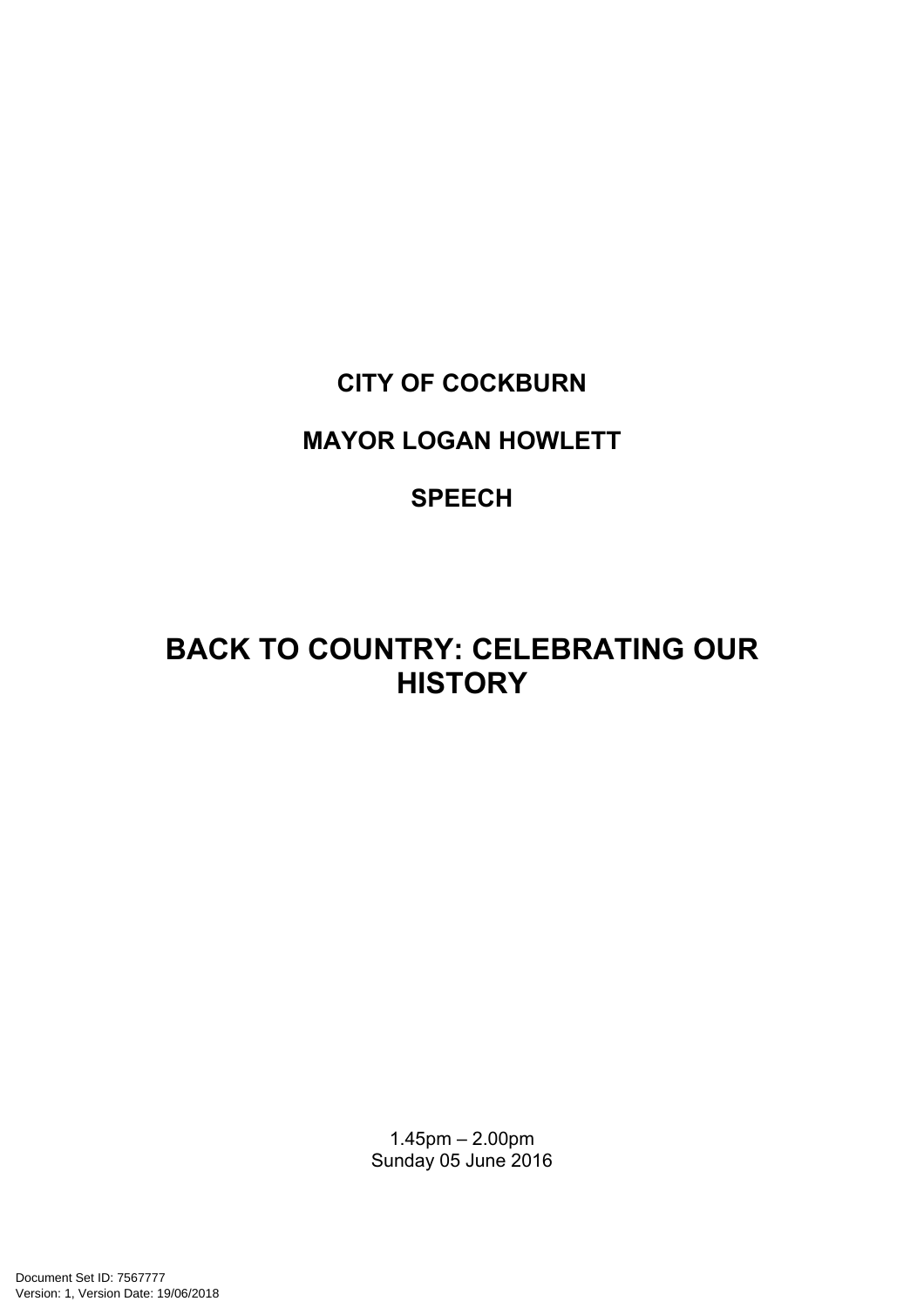## **GENERAL WELCOME AND ACKNOWLEDGEMENTS**

- Good afternoon and welcome to today's event, sponsored by the City of Cockburn. Today's event is a partnership between the active Hamilton Hill Community Group, Randwick Stables Community Group and the Friends of Clontarf Hill. The idea was conceived over conversations to bring together community to celebrate and preserve Hamilton Hill's history and to further explore ideas for a community hub for Hamilton Hill.
- Thanks to the efforts of these groups led by Maureen Fisher-Sim, Alison Bolas and Christine Duckham, along with their respective teams, we have such a fantastic free program. Please join with me in thanking the organisers.
- I would like to start by acknowledging the Nyungar people who are the Traditional Custodians of the land on which we have gathered today. I pay respect to the Elders of the Nyungar Nation, both past and present and acknowledge indigenous Australians who are present. Thank you too to Reverend Sealin Garlett for this morning's Welcome to Country ceremony.
- I welcome and acknowledge:
	- $\circ$  [  $\qquad \qquad$  ]  $\circ$  [  $\qquad \qquad$  ]  $\circ$  [  $\qquad \qquad$  ]  $\circ$  [  $\qquad \qquad$  ]  $\circ$  [  $\qquad \qquad$  ]  $\circ$  [  $\qquad \qquad$  ]  $\circ$  [  $\qquad \qquad$  ]

o Councillors of the City of Cockburn

o And of course all members of the Hamilton Hill community and indeed all residents of our great City.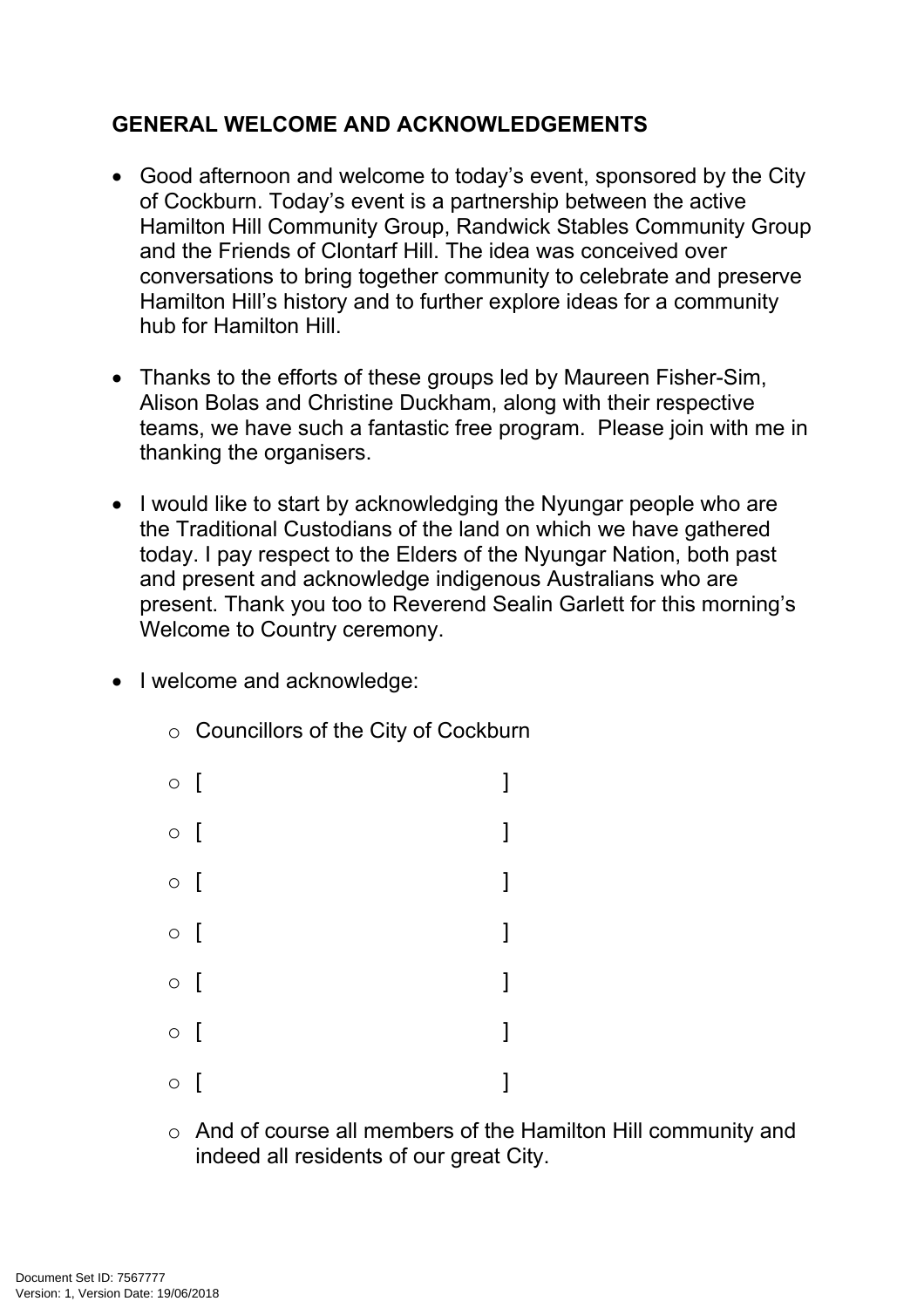## **TODAY'S THEME**

- The theme of today's event is *Back to Country: Celebrating Our History*. Indeed, it is a long history that dates back further than the beautiful and heritage listed Ranwick Stables.
- I am told that the Nyungar people used to not only walk through, but also meet at this very area where we are standing today as a community. How appropriate it is then that Hamilton Hill's community should gather here, at a spot that has for thousands of years been the meeting point of community.
- In reflecting on today's theme, I remembered a quote from the famous historian, George Macaulay Trevelyan. He wrote,
	- o *"The poetry of history lies in the quasi-miraculous fact that once, on this familiar spot of ground, walked other men and women, as actual as we are today, thinking their own thoughts, swayed by their own passion, but now all gone, one generation vanishing after another, gone as utterly as we ourselves shall shortly be gone..."*
- Today we are here to celebrate both our past and our present. We meet in a historical place because meeting places are central to our community. They are the places where we discover that the threads of history tie us ever closer to each other in the present.
- Our community of Hamilton Hill is tightknit. In recent memory, I recall the coming together of our community as part of the *I Heart Hammy Hill* campaign to keep Hamilton Hill as part of our City of Cockburn. I personally spoke with passionate members of our community, some of whom are here today. They said to me that it mattered that Hamilton Hill was part of Cockburn because our City shares the values of our residents. We were threatened with division. We retaliated with unity. Now we stand stronger as a community.
- Our community of Hamilton Hill values community spirit, the environment, and inclusive families. We value the arts, music and history. You can see evidence of that all around you today. You'll also discover what we value most of all: we value the time we spend together as a community. That is why the City of Cockburn sponsors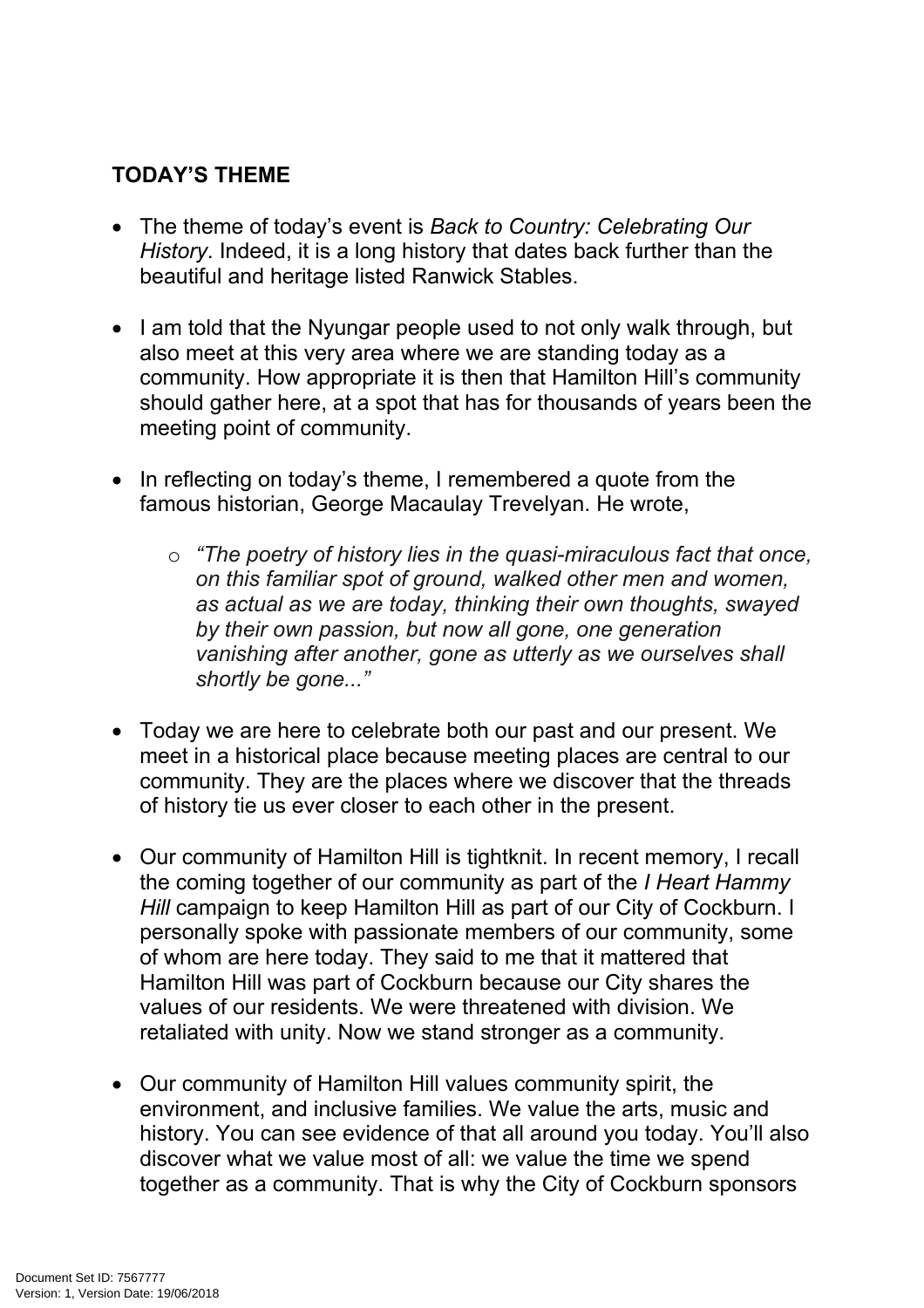community-led and organised events just like the one we are enjoying today.

#### **EVENTS AND WORKSHOPS HAPPENING TODAY**

- Our community has outdone itself today. As I walked around today, I was impressed to see all aspects of our history on display. I have had the pleasure of listening to some live music from John Reed and the Hill Trones, Helen Townsend and Ceri Mcphillips. I would encourage each of you to walk around and see what our community has put on display here today. Some of today's workshops have included:
	- o Nesting boxes
	- o Gardening with local resources with Peg Davies
	- o Aboriginal history with Marissa Verna (TBC)
	- o Waterwise garden with Beyond Gardens
	- o Percussion instrument making with Junkadelic Brass Band; and
	- o Basket Weaving with Sharyn Egan.
- Following my address today, there will be some live music from Peter Bibby and you can try your luck at part two of the Chocolate wheel raffle.
- There much happening today. Aside from the workshops I have already mentioned, there are:
	- o Pony rides
	- o Petting Farm
	- o Face painting
	- o Ploughing demonstration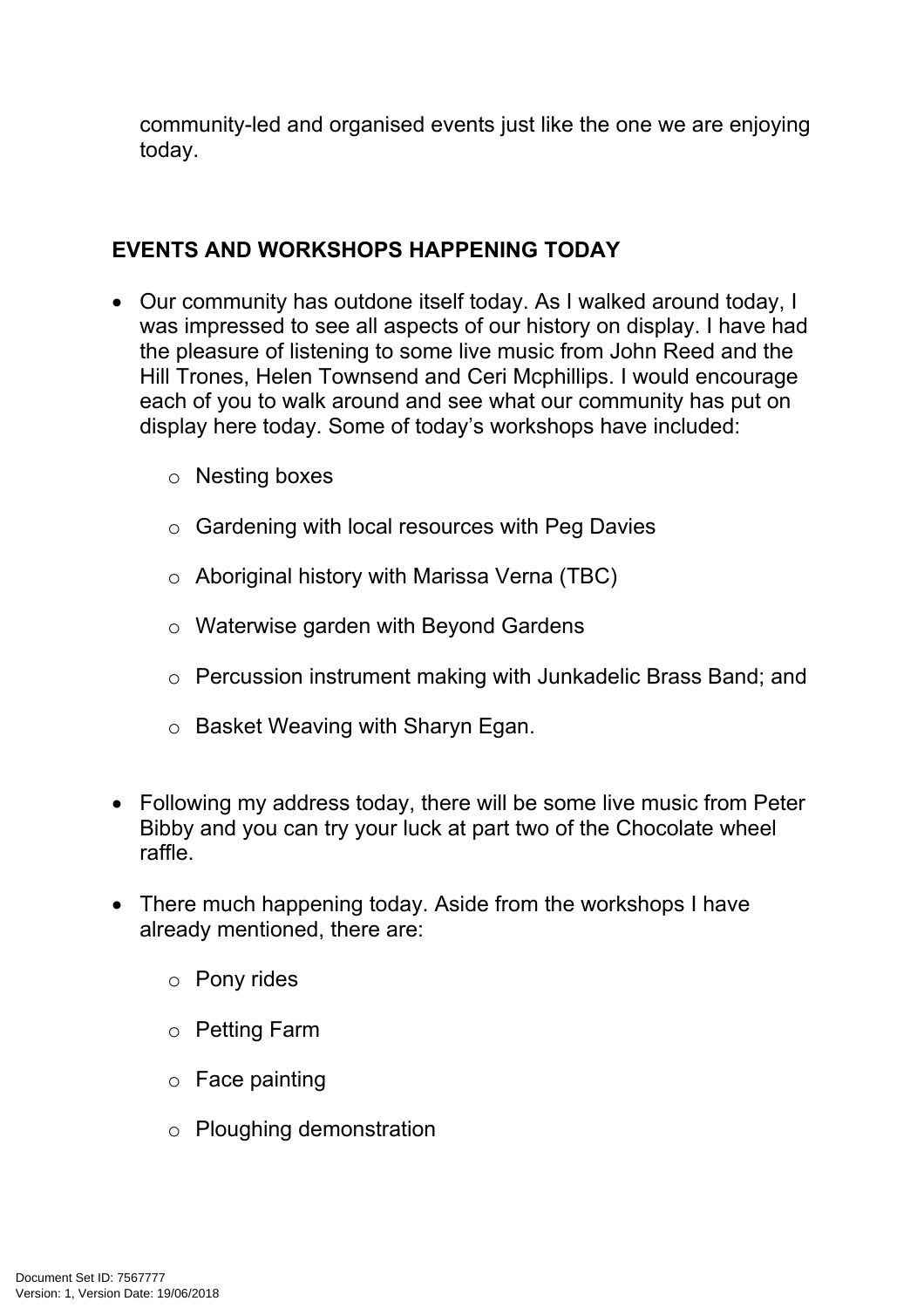- o Wagon rides
- o Vintage tractors
- o Farm machinery
- o Harness club horses
- o Cultural walks
- $\circ$  [  $\qquad \qquad$  ]  $\circ$  [  $\qquad \qquad$  ]  $\circ$  [ ].
- I understand that today the Hamilton Hill Community Group also wants to hear your ideas about what a dedicated community space in Hamilton Hill would look like. I encourage you to speak to members of the Hamilton Hill Community Group about this and give them your thoughts, as members of our community and residents in our City.

## **THE HISTORY OF HAMILTON HILL**

- Hamilton Hill has had a rich history.
- As I have already mentioned, Nyungar people were meeting here for thousands of years before the Hamilton Hill Homestead was built around this spot in circa 1830. I encourage you to have a read of the Aboriginal history of this area, displayed here today. Please make your way around and have a read about our rich Aboriginal history, colonial and post-colonial history.
- If we turn to our built surroundings, we can see the historical value of this place. Only last month, an archaeologist identified the location of the original Hamilton Hill Homestead. In fact, the location of the historical Homestead is over there, in the fenced paddock, exactly where the pony rides are occurring today.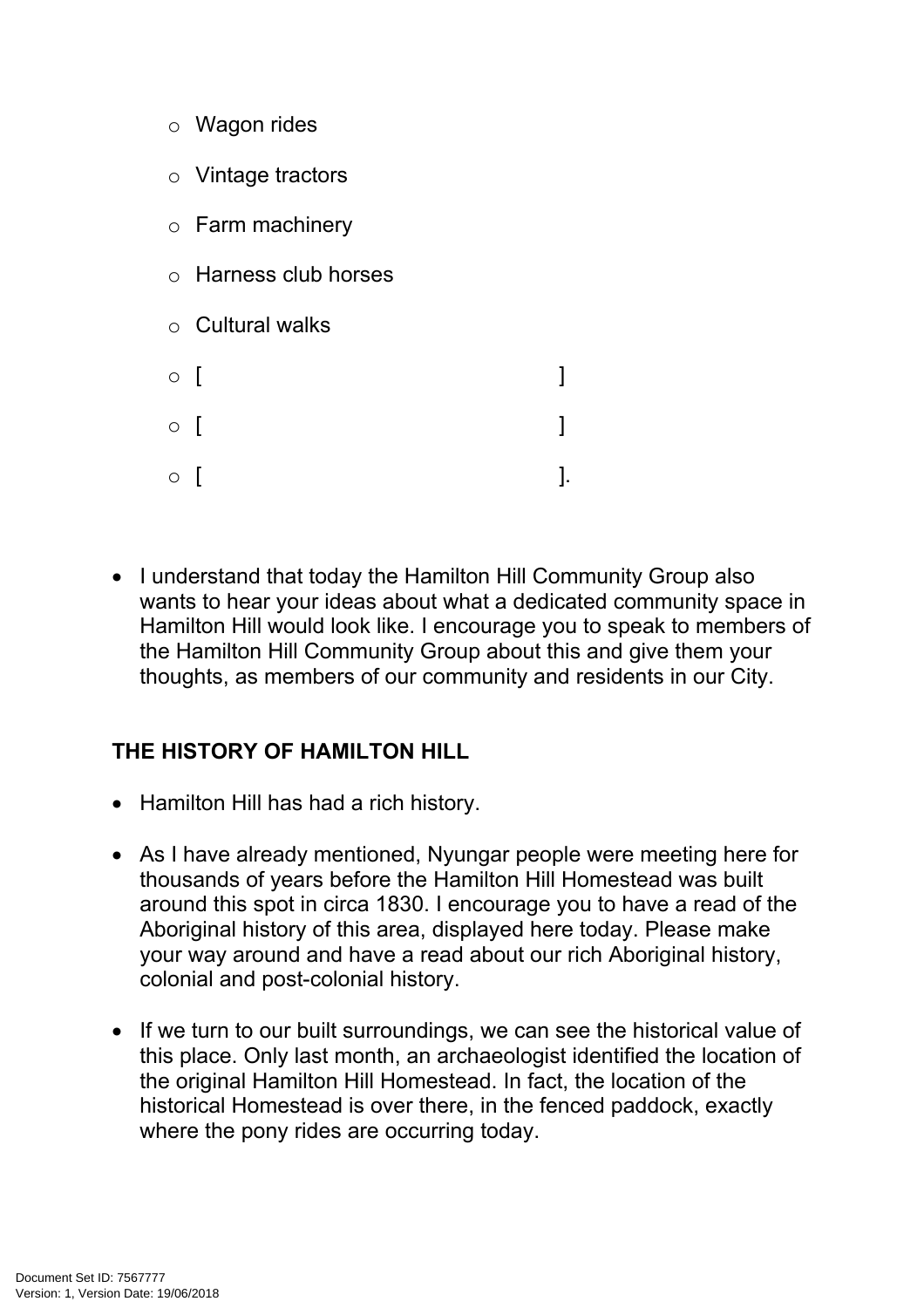- The cottage and the stables operated here in the first half of the  $20<sup>th</sup>$ century. From around 1901 to the 1950s, this area played an important role in producing milk for the Fremantle and Cockburn areas. Close by, market gardens would become the breadbasket for surrounding suburbs. It is no surprise then that here today we are showcasing some of our history including cow and goat milking demonstrations.
- As you know, our history of food production continues, as the Randwick Stables Community Gardens continue to provide our community with sustenance with everything from celery, English spinach, basil, rocket, lettuce, tomato and it seems almost any vegetable that fertile soil could produce.
- But the history of this area has not just had an impact on food production. The history of the stables has also impacted our sporting history. In fact, later this year when Australians celebrate our nation's Melbourne Cup, we can reflect that at this very place is where our State's horse racing industry took shape. It was indeed not too far from here that the Swan River Colony held its first ever horse races in the year 1883. Horses have been an important part of the stables and of our history. The Heritage Council estimates that around 400 horses were stabled in this area.
- I was just reminded of another special feature on display here today. If you make your way to the heritage stables, you will see a World War One Anvil on display. This anvil was taken to the Palestine Battle of Beersheba. It belong to A K Brown, a member of a pioneering smith and horsing family who lived in Bibra Lake. I encourage you to go to and see it.
- Just after the great war, at around the 1920s, the Hamilton Hill area began to modernise. Domestic electricity was connected in 1926, greatly improving quality of life and productivity.

## **HAMILTON HILL TODAY**

• The bustling hub of Hammy Hill has come a long way from its long history. Busses, roads, and libraries connect us to each other. Our community is rich in diversity. People from all corners of the world have come to call this patch of Australia their home.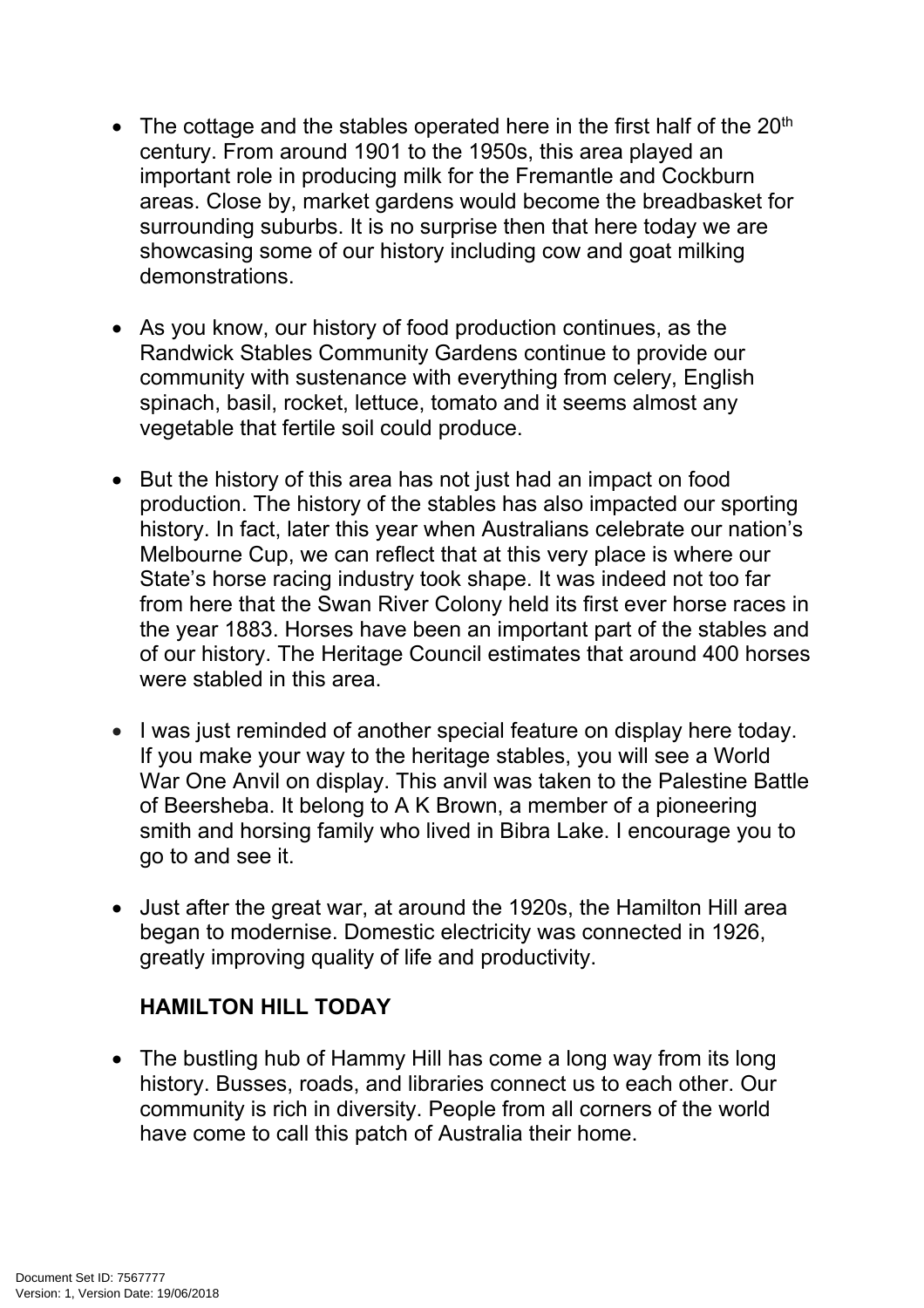- It is hard to believe that we are only 22 minutes away from the centre of our State's Capital. Our Hamilton Hill has gone from strength to strength. Through the Hamilton Hill Revitilisation Strategy released in 2012, we have:
	- o Planted over \$110,000 worth of trees on Forrest Road and Healy Road. In fact, we have planted hundreds of other street trees in parks, verges and medians including Jean Street, Clontarf Road, Bourbon Street, Grandpre Street, Quickly Crescent, Southwell Street and more;
	- $\circ$  Upgraded the Davilak Oval facilities;
	- o Upgraded club rooms or facilities' at Bakers Square Netball Club, Goodchild Reserve and Walley Hagen Basketball Stadium;
	- o Built the Manning Park Stairs; and
	- o Undergrounded power lines in East Hamilton Hill to make our Hammy Hill more beautiful.
- We didn't invent these ideas. You were the leaders responsible for the great changes of our Hamilton Hill. Around 130 Hamilton Hill residents attended community visioning forums where the City of Cockburn asked residents to shape their community.
- As I have already mentioned, the Hamilton Hill Community Group today wants to hear your ideas about what a dedicated community space in Hamilton Hill would look like. I encourage you to speak to members of the Hamilton Hill Community Group about this and give them your thoughts, as members of our community and residents in our City.
- The Hamilton Hill Community Group is stronger than ever. We can thank the hard working members of the Hamilton Hill Community Group for today's event and for raising the standards of our beloved Hammy Hill. Obviously the fruits of that strength are for all of us to enjoy. After all, what is community if not the enjoyment of each other's company?